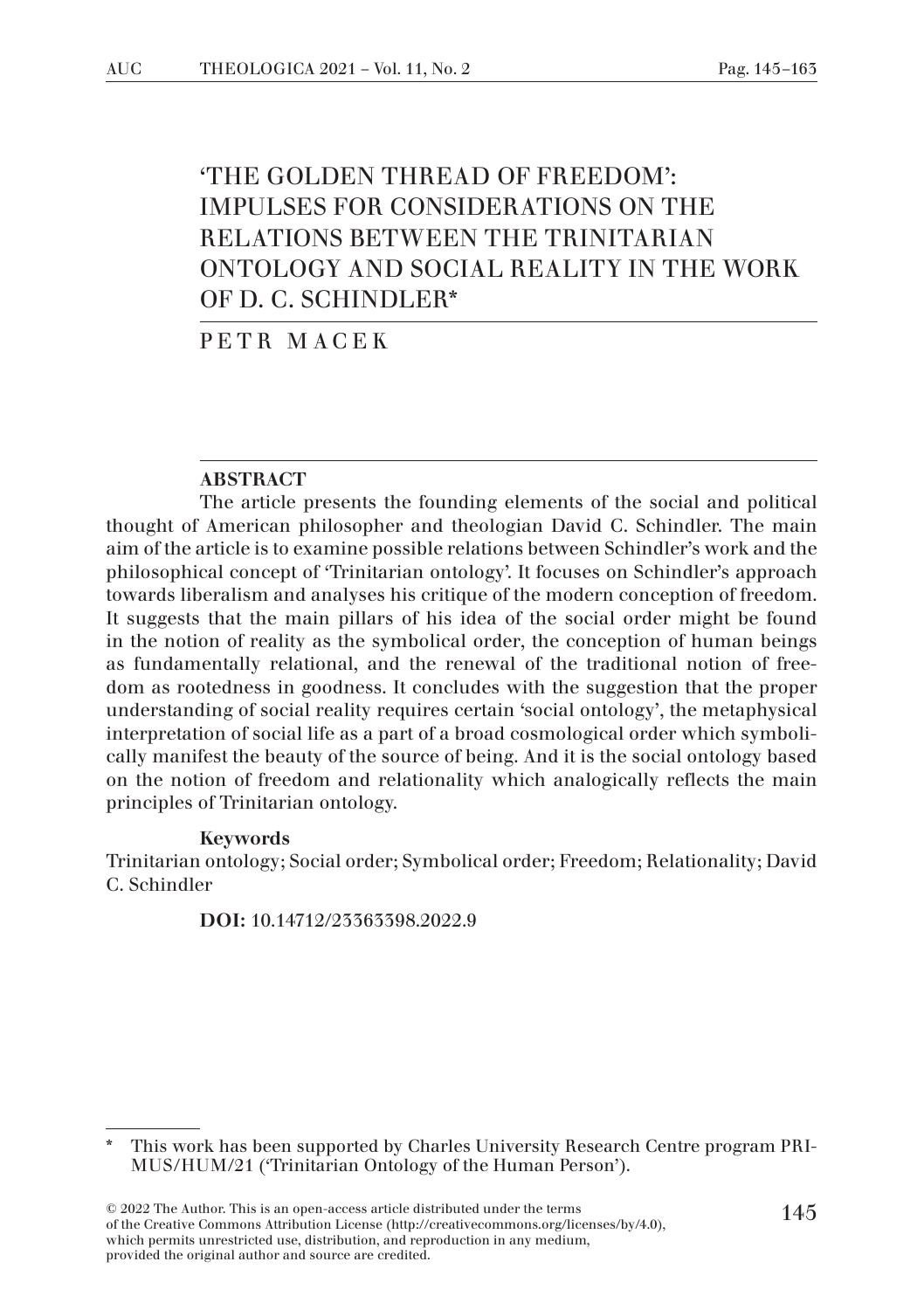Is there any connection between the reality of Trinity and the world of our own culture and society? With this daring question, we would like to open a series of reflections on the impulses that might be derived from the philosophical discussion about the Trinitarian Ontology for deepening our understanding of the social sphere of human life. The following article examines inspirations for our task that can be found in the work of American philosopher and theologian David C. Schindler.1 Although he does not address the problem of the Trinitarian ontology directly, Schindler represents the most prominent voice in the current philosophical debate advocating for a metaphysical anchoring of discussion concerning social and political problems.2 The analysis of his work should thus serve the purpose of marking out the path from social to metaphysical thinking and, through it, to open a way to the possibility of embedding social reality within the Trinitarian ontology itself.

The main aim of the article is, therefore, to present the basic elements of Schindler's political and social thought. In the first two introductory parts, we will briefly mention necessary context: We will address the problem of the relationship between theology and social thinking, noting that we should not assume a simplistic correlation between the mystery of the Trinitarian revelation and the possibility to build a 'Christian social order'. We will continue with the exposition of Schindler's analysis of liberalism, which should provide us with an understanding of the *hic et nunc* of the contemporary social and political situation. Three fundamental elements of the 'social ontology' will be discussed in the main part of the article: we will focus on Schindler's concepts of the symbolical order, human person in relations, and freedom.

Many theologians have noted that it is a deep reflection on the mystery of the Trinity, on which a rich Christian vision of culture and society is grounded.<sup>5</sup> As Klaus Hemmerle states in his founding and

<sup>1</sup> David C. Schindler currently serves as professor of metaphysics and anthropology at the Pontifical John Paul II Institute for Studies on Marriage and Family at the Catholic University of America.

<sup>2</sup> Cf. Jiří Baroš, 'Katolické výhrady vůči liberálnímu chápání svobody a sociálního řádu,' *Studia Theologica* 23, no. 2 (2021): 94–99, doi: 10.5507/sth.2020.062.

<sup>&</sup>lt;sup>3</sup> For instance renowned Czech theologian C. V. Pospíšil points out to the close relationship between modern democracy and Trinitarian theology: 'It is not surprising, that there is an unprecedented flourishing of Trinitarian theology in the last three decades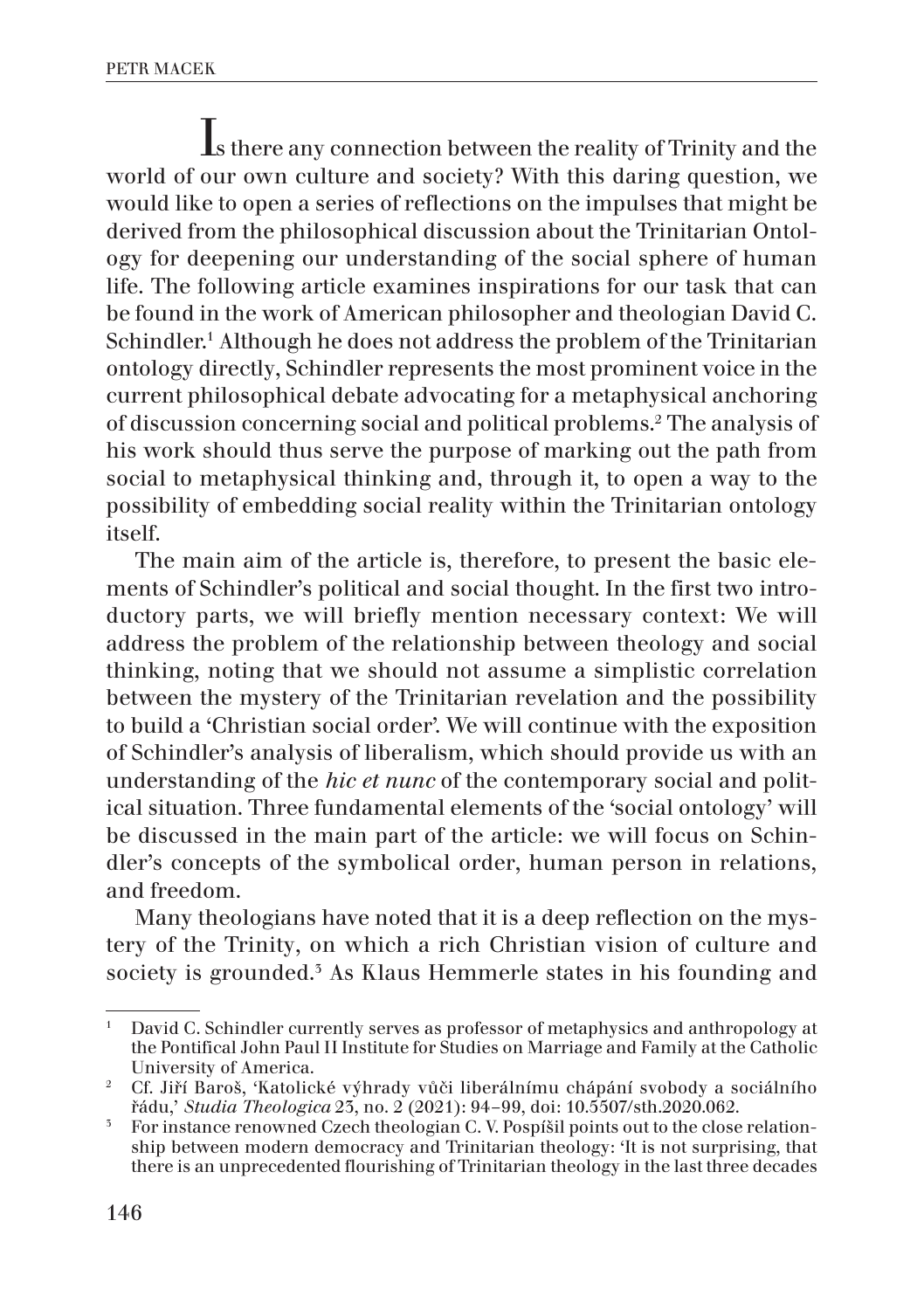programmatic treatise *Theses Towards a Trinitarian Ontology*: 'A new ontology impels us towards a new society. […] Only the Trinitarian model makes it possible to understand every individual as, in his own fashion, the origin of society and at the same time, to understand society as more than the sum of individuals; to see that society has a single, common life and that this is nevertheless the life of each individual.'4 A Trinitarian ontology, therefore, has direct implications not only on anthropology, as the project 'Trinitarian Ontology of the Human Person' strives to show, but likewise on sociology. It is our hope that the exploration into David C. Schindler's work will help us to see the necessity of ontological rooting of social reality more clearly.

## 1. Social Reality in Theology

In briefest possible terms, we will sketch some of the tensions that are comprised in the theological interpretation of social reality to show how paradoxical, at times absurd, human effort to apply principles of the Christian faith in the shaping of our world might be. The difficulty of fallen nature renders in vain all our efforts to build a just social order. At least, according to Hans Urs von Balthasar, this experience represents one of the foundational elements of Western civilisation. The danger of pride and the temptation of self-sufficiency are warnings of any simplistic shortcuts in the creation of 'Christian social order'. It is only through the identity of Cross and the triumph of grace 'through utter darkness' that such an aim might be reached.5

However, despite necessary prudence and concerns about the instrumentalisation of Christianity, there still remains an awareness that 'in its original unity – of which Adam is the symbol – the human race is made in the image of the divine Trinity'.6 The social reality

in connection with a development of modern democracy and with a broadening of a deep awareness of a global sense of belonging.' Ctirad V. Pospíšil, *Jako v nebi, tak i na zemi*, *Náčrt trinitární teologie* (Praha: Krystal OP, Kostelní Vydří: Karmelitánské nakladatelství, 2007), 81, see also 61–87.

<sup>4</sup> Klaus Hemmerle, *Theses Towards a Trinitarian Ontology* (New York: Angelico Press, 2020), 60–63.

<sup>5</sup> Cf. Stratford Caldecott, 'The Social Thought of Hans Urs von Balthasar,' *Catholic Social Science Review* 5 (2000): 184–185, doi: 10.5840/cssr2000519. On the Christian identity as the identity of Cross see also Henri de Lubac, *L'Eglise dans la crise actuelle* (Paris: Aubier-Montaigne, 1969), 29.

<sup>6</sup> International Theological Commission, *Communion and Stewardship: Human Persons Created in the Image of God*, 2004, par. 43.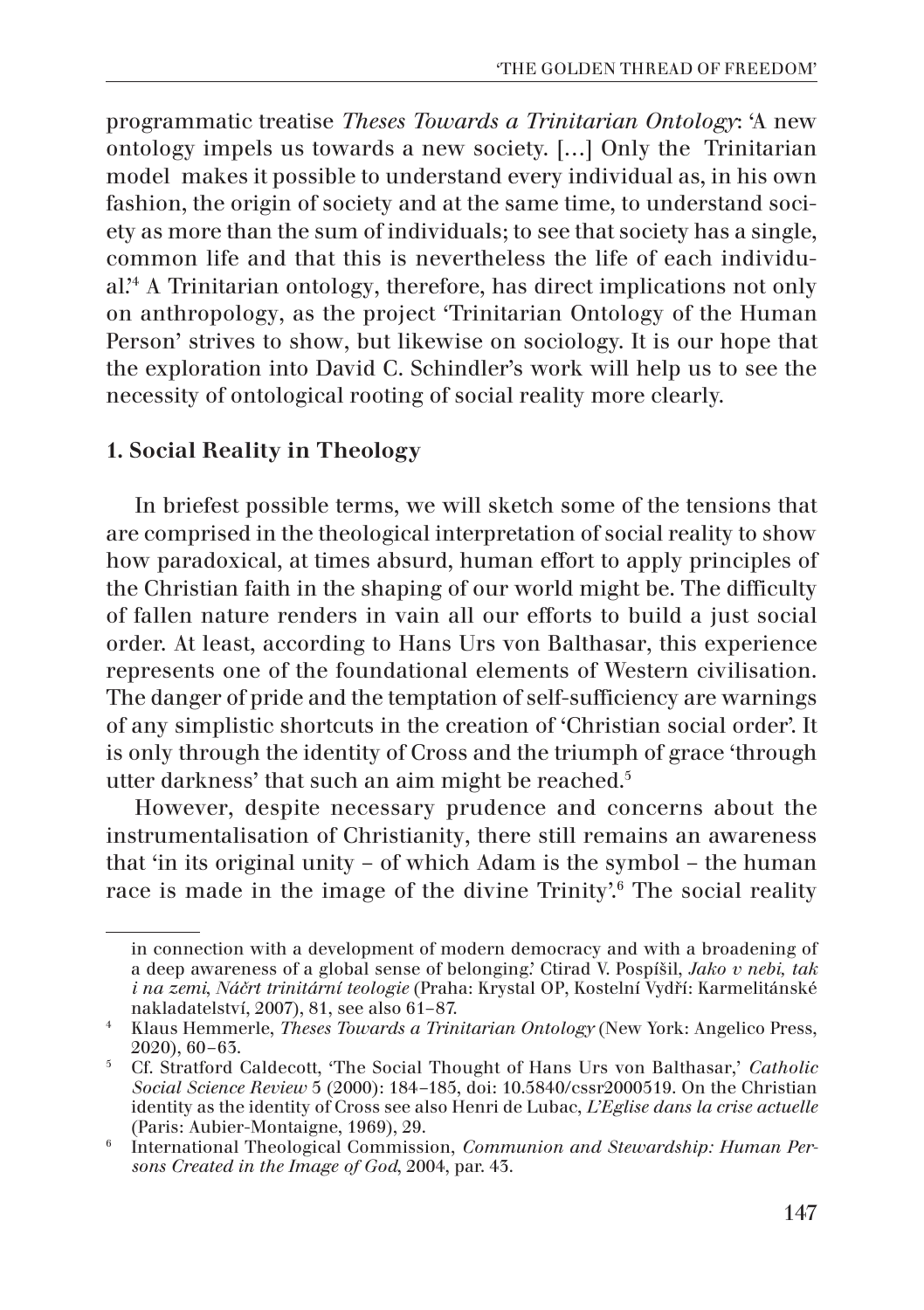shared by human persons is not a state of total alienation but rather a space in which human history and salvation history meet and enable them to rise from natural and historical order to the participation in the fullness of being. On this journey, they realise the peculiar character of their social and cultural existence that at the same time covers and reveals the ontological depth of human fate. They realise the importance of the shared social life and, at the same time, the fact that 'a perfect communion' and 'unity of the human family is yet to be realized eschatologically'.7

When we contemplate the social dimension of human life, we come to understand that it is not a purely neutral and autonomous zone of human activity,<sup>8</sup> but rather it represents an agonising striving for a symbolical expression of human personal being created in the image of Triune God. 'The Christian revelation of the unity of the human race presupposes a *metaphysical interpretation of the "humanum" in*  which relationality is an essential element.<sup>39</sup> Metaphysical reflection of the relationality of human beings represents an indispensable part of our thinking about social order.10 Social reality, therefore, cannot be separated from ontological interpretation, and the latter constitutes an essential element for the understanding of the former. Bearing in mind these initial observations, we can start to examine the thought of David C. Schindler.

<sup>7</sup> *Communion and Stewardship*, par. 43.

<sup>8</sup> Cf. a critique of liberalism and a concept of religious freedom in the work of J. C. Murray by David L. Schindler in Communio review: David L. Schindler, 'Religious freedom, truth and American liberalism: Antoher look at John Courtney Murray,' *Communio: International Catholic Review* 21 (Winter 1994): 696–741; see also Jiří Baroš, 'John Courtney Murray a Dignitatis Humanae,' *Mezinárodní katolická revue Communio* 21, no. 3 (2017): 100–111.

<sup>9</sup> Benedict XVI, *Caritas in veritate*, encyclical letter, 2009, 55; cited in: Piero Coda, *From the Trinity: the Coming of God in Revelation and Theology* (Washington D.C.: The Catholic University of America Press, 2020), 482; see also Joseph Ratzinger *Einführung in das Christentum*, in Czech translation: *Úvod do křesťanství, výklad apoštolského vyznání víry* (Kostelní Vydří: Karmelitánské nakladatelství, 2007), 127.

<sup>10</sup> Cf. p. 11 of this article: 'To *be* is to be *substance-in-relation*.' William Norris Clarke, *Person and Being* (Milwaukee: Marquette University Press, 2008), in Czech translation: *Osoba a bytí* (Praha: Krystal OP, Kostelní Vydří: Karmelitánské nakladatelství, 2007), 20–26.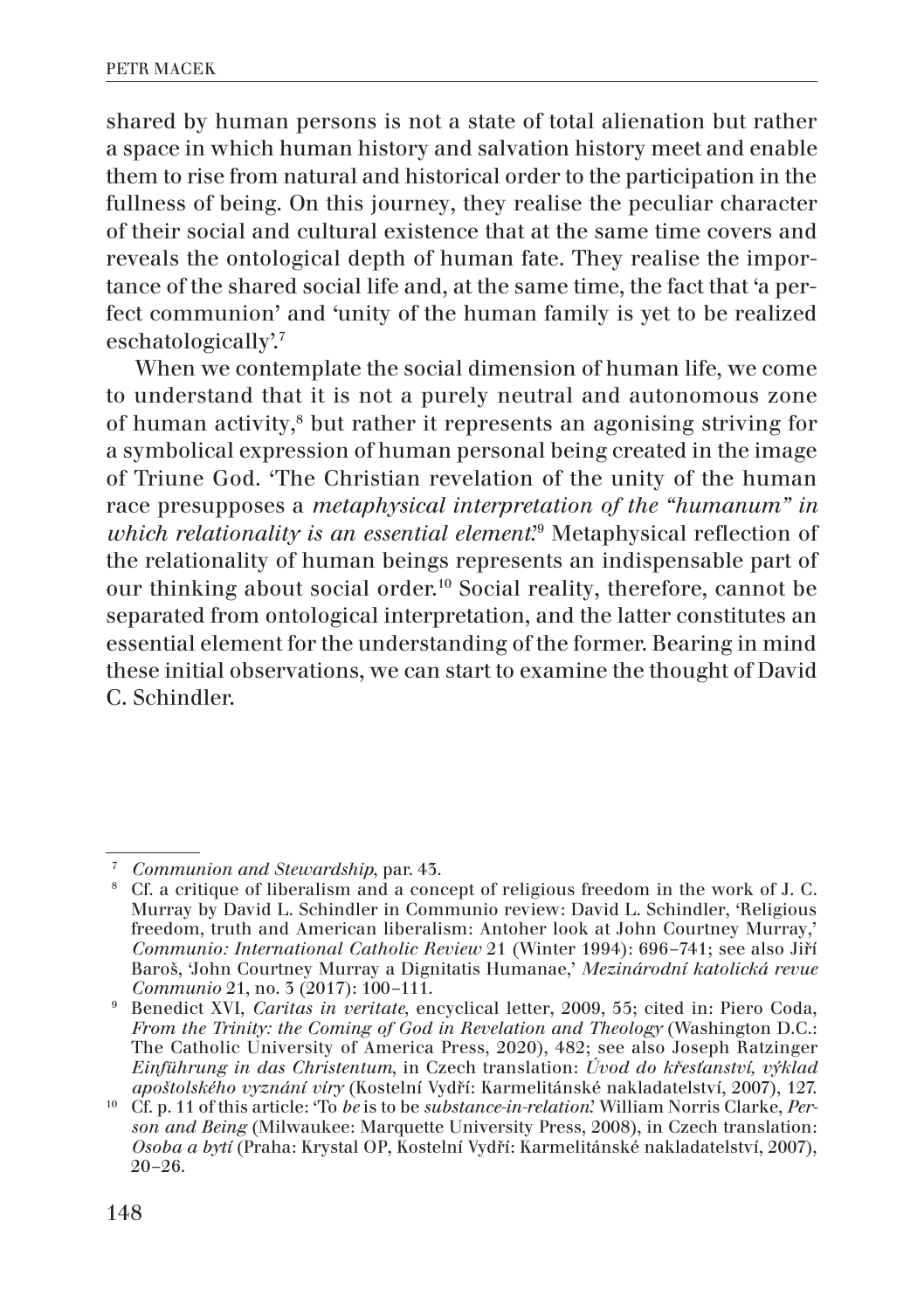### 2. Our Liberal Presence

All considerations on the order of social reality are necessarily placed in the concrete historical and cultural context. Our social life always unfolds *hic et nunc,* in a given time and place. More distinctively than in other fields of philosophical and theological inquiry, discussions about cultural, social, and political problems are marked by the overall atmosphere of the epoch and its 'signs of times'. It seems, therefore, suitable to open up our treatise on the social thinking of David C. Schindler with his remarks about the current *status quo* of Western civilisation.

But even in his commentaries on liberalism, which represents the predominant political ideology of the West and its analysis is thus indispensable for understanding our contemporary situation, Schindler does not limit himself to an examination of superficial phenomena but instead asks about its inner metaphysical and theological core. This approach seems to be particularly fitting in our attempt to tackle the problem of social reality from the metaphysical perspective of the Trinitarian ontology.

Schindler points to the fact that liberalism came into existence within the Christian tradition of European culture.<sup>11</sup> This tradition constitutes the necessary precondition for the emergence of a new political philosophy of modern times, and the relationship between classical Christian thinking, which absorbed into itself ancient tradition of Greek metaphysic, and liberal political worldview seems to be fundamental for understanding the present political moment. Following the reasoning of French political philosopher Pierre Manent,<sup>12</sup> Schindler conceptualises liberalism not as a logical consequence of an older tradition, or even as its completion, but rather as a radical break up and reinterpretation of all substantial principles of classical metaphysical philosophy. The basic question that arises in front of us is 'whether this rejection actually served to bring out the deepest truths of the Gospel regarding individual freedom and dignity […], or whether this rejection

<sup>11</sup> In this regard compare with Pospíšil, *Jako v nebi, tak i na zemi*, 80.

<sup>12</sup> Cf. Pierre Manent, *An Intellectual History of Liberalism* (Princeton: Princeton University Press, 1995), xvii. However, we should not overlook substantial differences between position of Manent and Schindler. Unlike Manent, Schindler pays considerable attention to the metaphysical dimension of liberalism.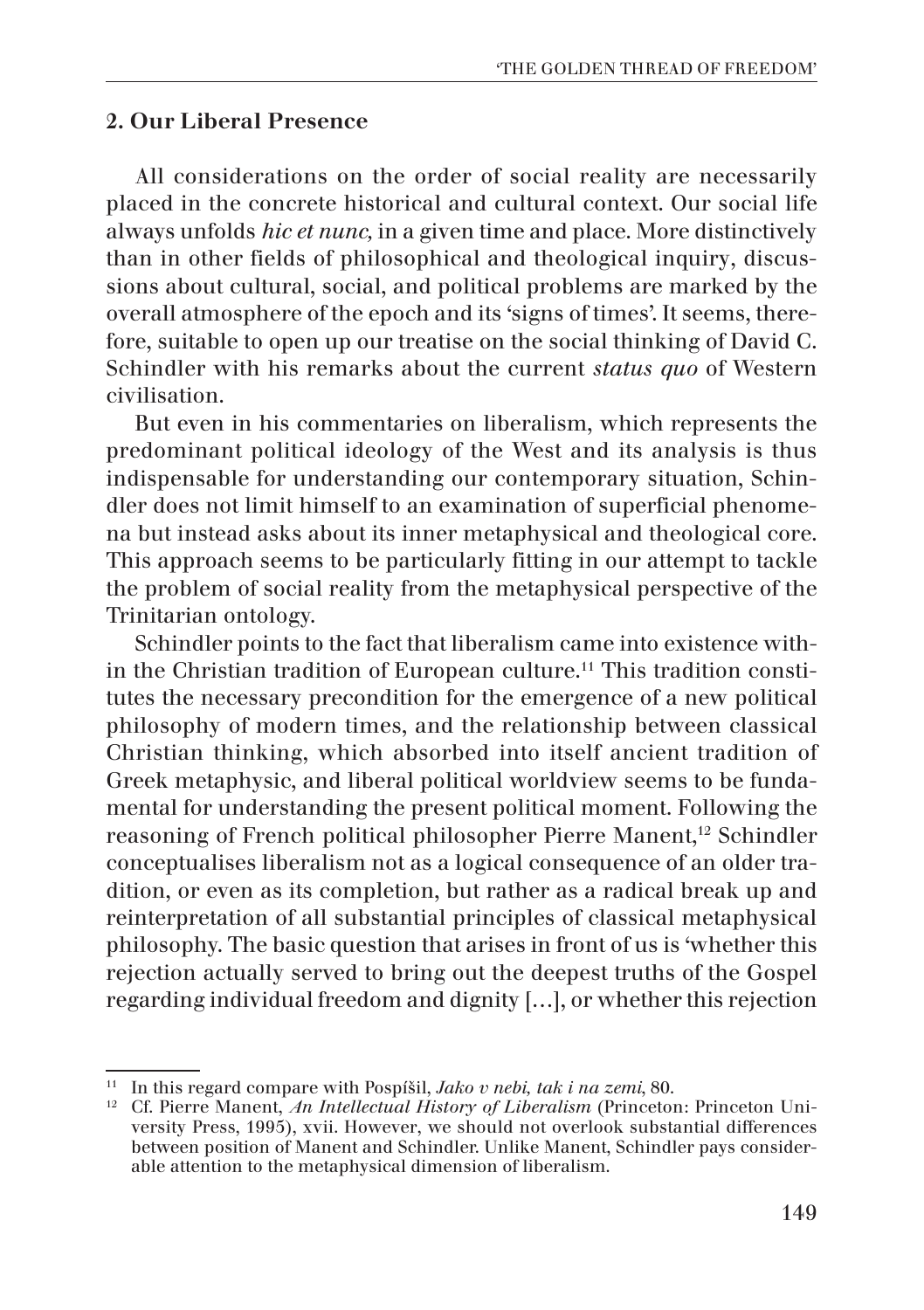of the Church is a repudiation of Christianity simply, a repudiation one might go on either to celebrate or to lament'.13 Schindler argues vehemently in favour of the second alternative.

Schindler perceives liberalism as a thorough reinterpretation of every dimension of human existence. This fracture in the previous tradition emerged in the direct reaction to the universal ontological and historical claims of Christian revelation on human nature and human culture. Schindler's main argument against liberalism stems from the fact that it represents a clear departure from the perception of reality as it is embodied in Christian synthesis of the Jewish particular order of history and the Greek universal order of being. According to Schindler, in the work of its founding fathers Hobbes, Locke, and Rousseau, liberalism replaced the traditional Christian concept of human nature with an abstract notion of the human being isolated from any concrete and actual hierarchically ordered web of interpersonal relations. The society founded on 'social contract' has substituted the 'concretely real' of the actual world with what is 'essentially unreal', which thereafter serves as a basic horizon that penetrates the overall 'construction of reality'. It constitutes 'the originating principle […] "coloring" all the things that follow from it'.<sup>14</sup>

Liberalism, therefore, cannot be perceived only as a practical solution to the practical problems of early modern society. Liberalism is rather a theoretical horizon for a practical policy; its core lies in a metaphysical or theological conviction that God is not a pure act, as it is defined in classical metaphysics, but a pure potency – *potentia absoluta*. 15 God has become only a possibility and his actual reality is arbitrary. In this situation, 'reality of God [...] becomes essentially arbitrary […] The actuality of human power suddenly acquires a certain supremacy at the very same time it is rendered anchorless, without an internal order.<sup>16</sup>

The result of such a situation is a dissolution of the whole order of reality, the renunciation of the ontological foundation of the world. In

<sup>&</sup>lt;sup>15</sup> David C. Schindler, *The Politics of the Real, The Church between Liberalism and Integralism* (Steubenville: New Polity Press, 2021), 6–7.

<sup>14</sup> Schindler, *The Politics of the Real*, 22.

<sup>&</sup>lt;sup>15</sup> Schindler further developed the idea of liberalism as 'a horizon of understanding' in the following article: David C. Schindler, 'Liberalism, Religious Freedom and the Common Good: The Totalitarian Logic of Self-Limitation,' *Communio: International Catholic Review* 40 (Summer-Fall 2013): 577–615.

<sup>16</sup> Schindler, *The Politics of the Real*, 30.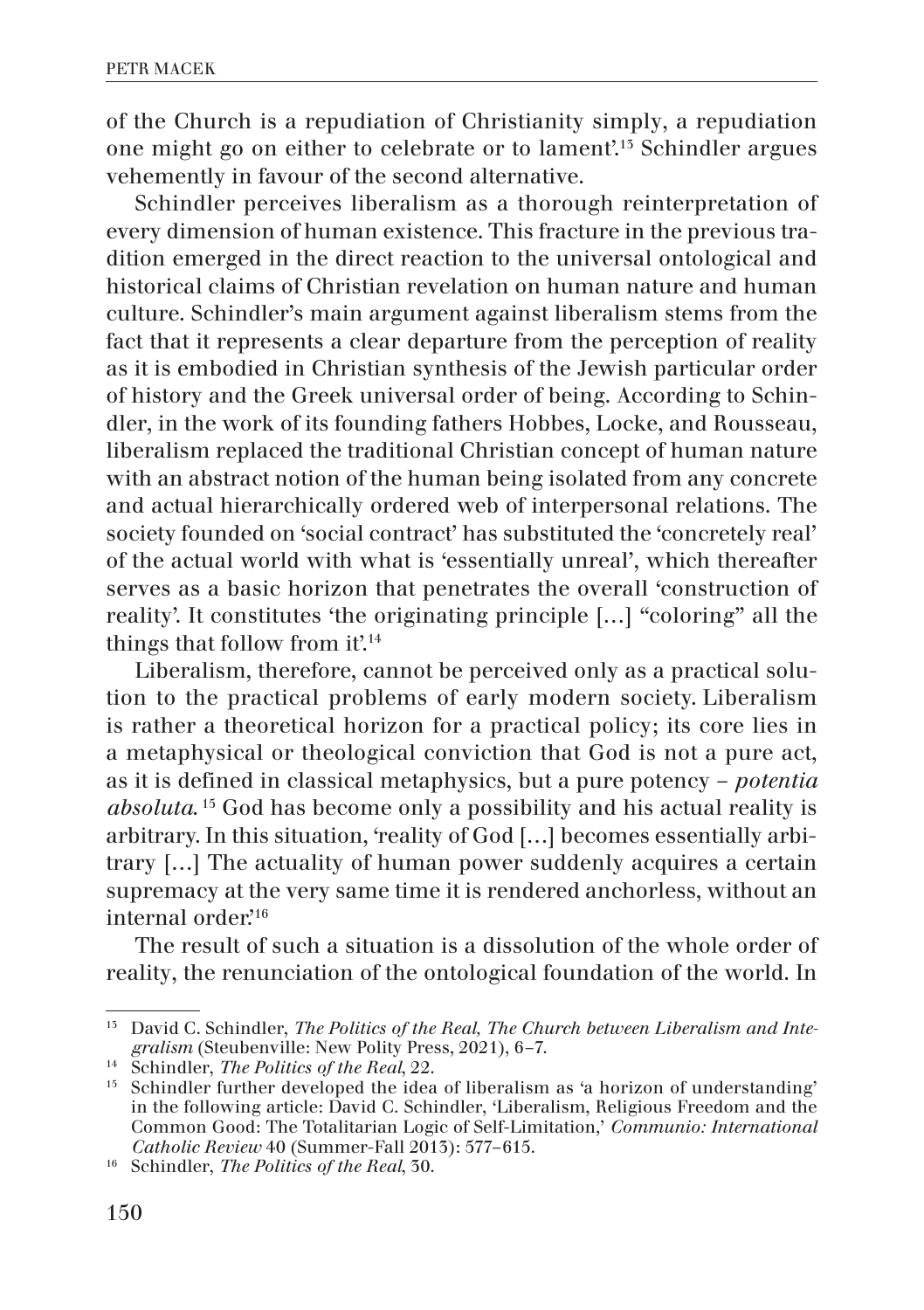the classical Greek interpretation of being, lower realities of being are always interpreted in the light of the higher. When the highest principle and highest reality is conceptualised as a pure potency, this order is reversed and 'God gets reconceived as a function of religion, religion as a function of human culture, culture as social construct, society as psychology, psychology as neuro-biology, neuro-biology as configurations of physical events, physical events as "accidental collocations of atoms", and so forth.'17

These considerations point to the necessity of proper metaphysical foundations of social and political order. In the next part of the paper, we would like to propose several metaphysical principles, which we found crucial for the establishment of such an order. We also hope that they might serve as an initial inspiration for a reflection on the question of social reality in the light of a Trinitarian ontology. We will proceed from Schindler's seminal work *Freedom from Reality: The Diabolical Character of Modern Liberty* which constitutes one of the most important contemporary contributions to the discussion on the metaphysical foundations of social and political order.<sup>18</sup>

# 3. Symbolical Order

The following section is focused on the direct impulses and inspirations for our topic that can be derived from Schindler's discussion on classical and modern conceptions of liberty. It aims to address three points concerning the symbolical order of reality, relationality of human persons, and freedom itself. Although the main theme of Schindler's book is obviously the problem of freedom, it seems to be more appropriate to start our searching for possible links between Trinitarian ontology and social theory with another key concept of his thinking. A concept which promises to offer fruitful insight into the mutual relation between the transcendent reality of Trinity and the immanent reality of a social order.

An analogy is usually taken as a methodological tool or a path which might be used if we strive to elevate our rationality to the heights of

<sup>17</sup> Schindler, *The Politics of the Real*, 32.

<sup>18</sup> David C. Schindler, *Freedom from Reality: The Diabolical Character of Moder Liberty* (Notre Dame: University of Notre Dame Press, 2017).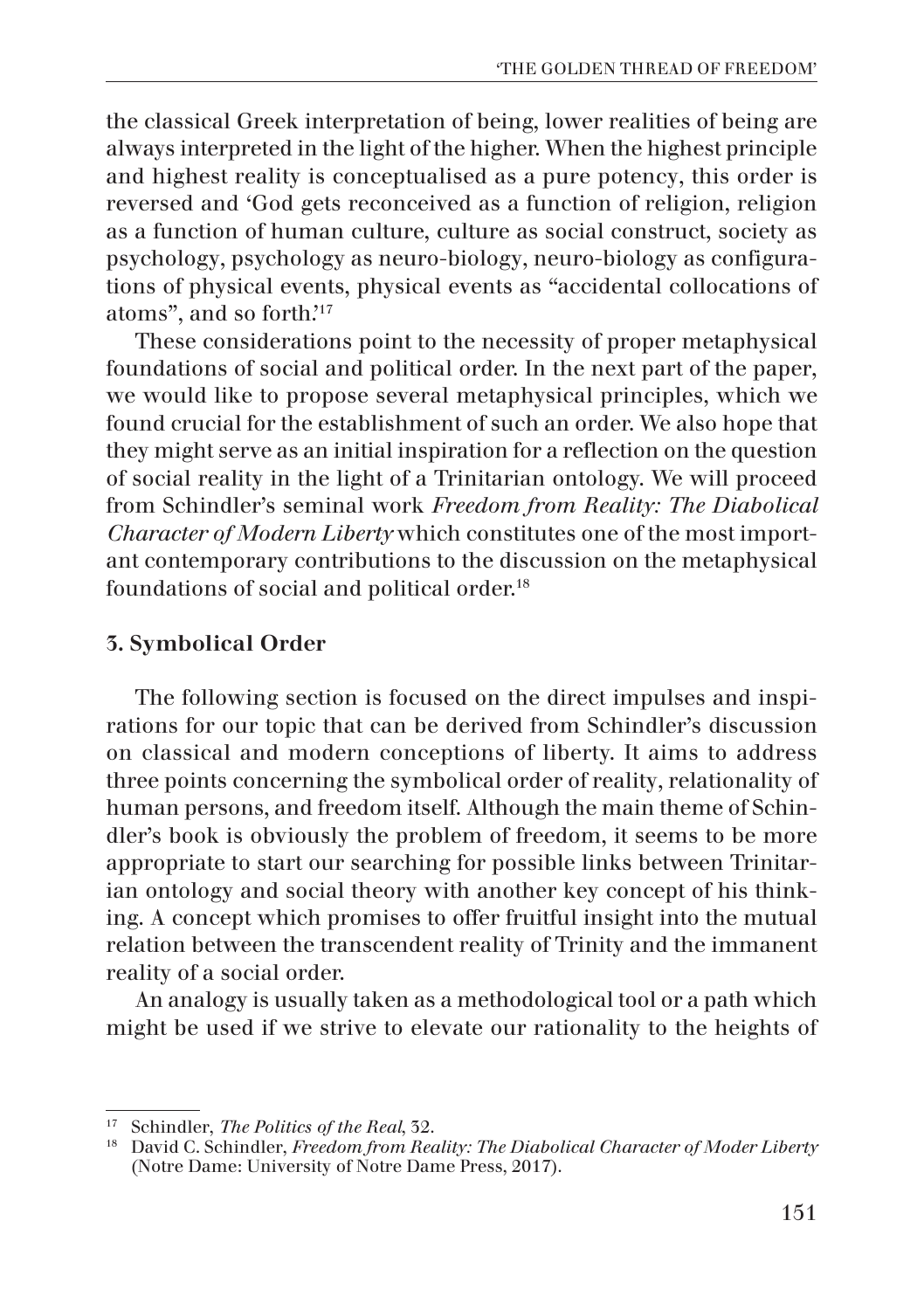metaphysical principles.19 However, in *Freedom from Reality*, Schindler uses another category for describing the intimate connection between the metaphysical or ontological order and the living cultural or social reality. One of the principal ideas which might be found in the book is the concept of *symbol* and *symbolical order (*of reality). It seems that, along with analogy, the symbolical should be considered as one of the founding principles of the Trinitarian ontology of human person and, derivatively, as a basis for our reflections on a social order.

Schindler applies *symbolical* as a juxtaposition to *diabolical*, which serves his main argument about the diabolical nature of modern liberty. Nevertheless, our concern here is not to discuss the inner nature of modern freedom itself. Thus, we will not address the etymological and philosophical differences between these two. Rather, we will focus on the nature of the *symbolical order* as such. 'We take the form of the symbol to be a description of the nature of things generally.'20 Symbolical, therefore, serves as a basic metaphysical principle. In developing his concept of symbolical order, Schindler proceeds from the work of French and German philosophers Paul Ricoeur and Hans-Georg Gadamer. Specifically, he uses Ricoeur's concept of 'double-intentionality', $21$  an idea that, in a symbol, unlike in allegory, a second, deeper meaning of a sign is inseparable from a first, literal meaning. Symbol unifies both levels and, in the original, etymological sense of the word, '*makes present* a meaning that cannot be simply translated into other terms, that is, replaced by a concept or a set of concepts'.<sup>22</sup>

The richness of symbolical metaphysical thinking cannot be limited only to the technical, external connection between two sides, or two levels of a symbol. Typical of Schindler's metaphysical thinking, he points out the 'boundless wealth of significance', generosity, and abundance, which springs from a concrete indwelling of the source of the meaning in its outer expression. The actuality of the donative and generous character of a symbol is profoundly expressed in a ritual of friendship. It is not a mere coincidence that all key components presented in Schindler's book, the idea of symbolical order, the good,

<sup>19</sup> Cf. David C. Schindler, *Catholicity of Reason* (Grand Rapids: Eerdmans, 2013), 81–84; see also the classic work by Erich Przywara, *Analogia Entis: Metaphysics – Original Structure and Universal Rhythm* (Grand Rapids: Eerdmans, 2014).

<sup>20</sup> Schindler, *Freedom from Reality,* 155.

<sup>21</sup> Cf. Vít Hušek, *Symbol ve filosofii Paula Ricoeura* (Svitavy: Trinitas, 2004), 33.

<sup>22</sup> Schindler, *Freedom from Reality,* 153.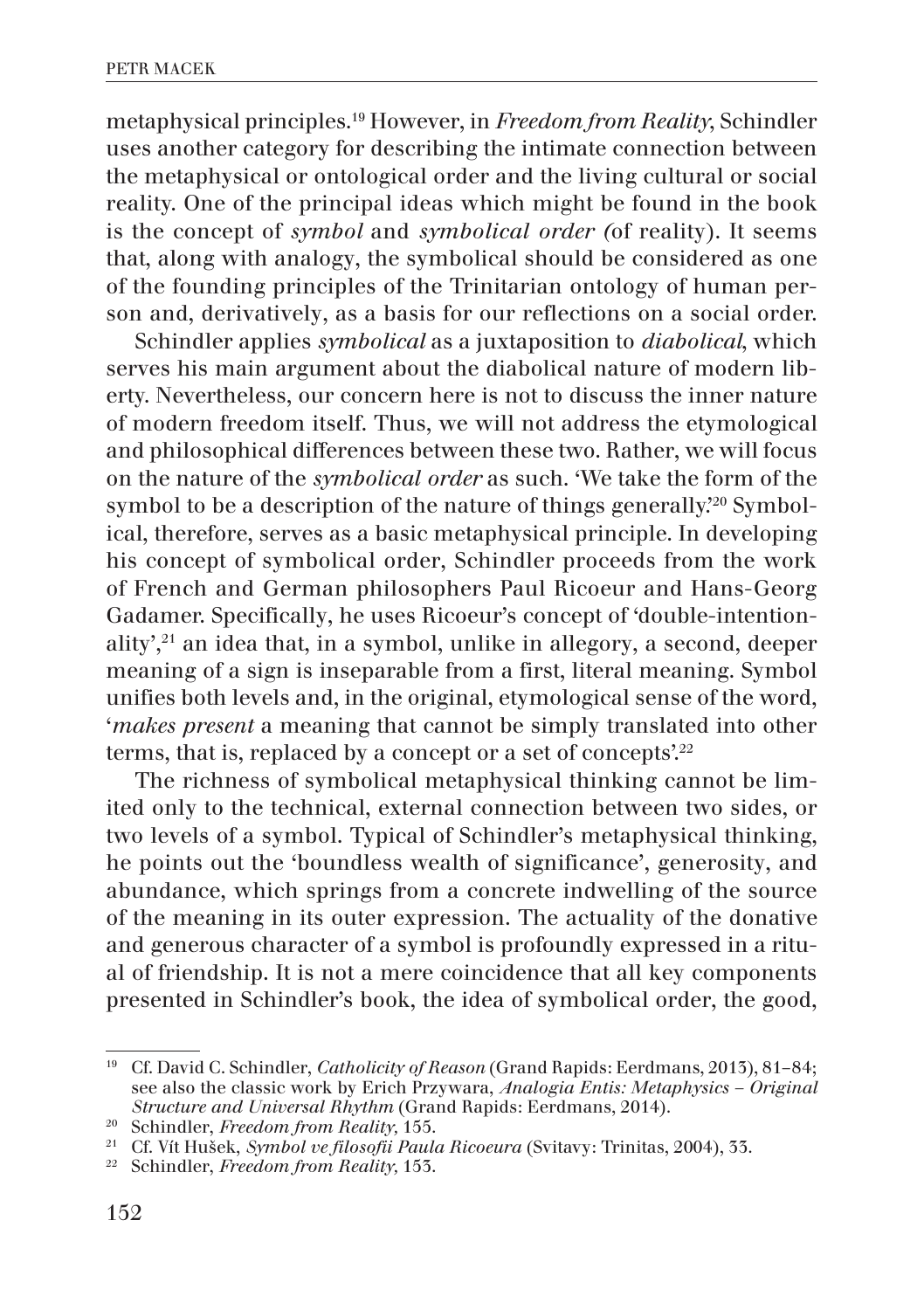freedom, and friendship, are intrinsically connected and form deep unity of being itself. The symbolical expression of friendship in ancient *tessera hospitalis*, which gave an origin to the term symbol itself, does not found the relationship between friends but, on the other hand, grows up from the preceding actuality of this relationship. Schindler here reverses original direction of Ricoeur's epistemological/phenomenological interpretation of symbol and emphasises the ontological basis of symbolic language. It is precisely the generosity of the source that is embodied in the symbolical expression.

This idea of the ontological rootedness of symbolical language brings us to the vision of a whole symbolical order as such. In his discussion of classical metaphysics, especially of Plato and Aristotle,23 Schindler comes to an idea of symbolical unity as the aptest description of cosmos and thus the whole reality. Citing from Plato's *Timaeus*, he defines the symbolical conception of cosmos in the following way: 'an ordered whole that has its foundation in a transcendent cause, understood as most perfect and so as most essentially generous.<sup>24</sup> The symbolical nature of social and cultural phenomena is linked together in one unified whole. In this regard, Schindler's symbolical interpretation of culture might resemble the approach of symbolical anthropology, which views the immanent order of culture precisely as a dense network of symbols. In the words of American anthropologist Clifford Geertz, culture is 'a system of inherited conceptions expressed in symbolic forms by means of which men communicate, perpetuate, and develop their knowledge about and attitudes toward life.'25 The decisive moment in which Schindler takes a different direction than Ricoeur with phenomenological analysis or Geertz and symbolical anthropology lies in the participation of symbolical order in transcendent meaning, above all in goodness. And it is this moment which opens the idea of cosmos as a symbolical order to Trinitarian ontology.

Symbolical order, which the cosmos is, is not an order extrinsically constructed by human beings but an order which springs from the participation of men in goodness. In our opinion, it is the poetic quality of Schindler's language which largely contributes to his successful exposition of this issue. Description of reality as symbolical order

<sup>23</sup> See the Part III Retrieving the Origin as the Essence of Freedom of Schindler's *Freedom from Reality*.

<sup>24</sup> Plato *Timaeus* 29e, cited in Schindler, *Freedom from Reality*, 155.

<sup>25</sup> Clifford Geertz, *The Interpretation of Cultures* (New York: Basic Books, 1973), 89.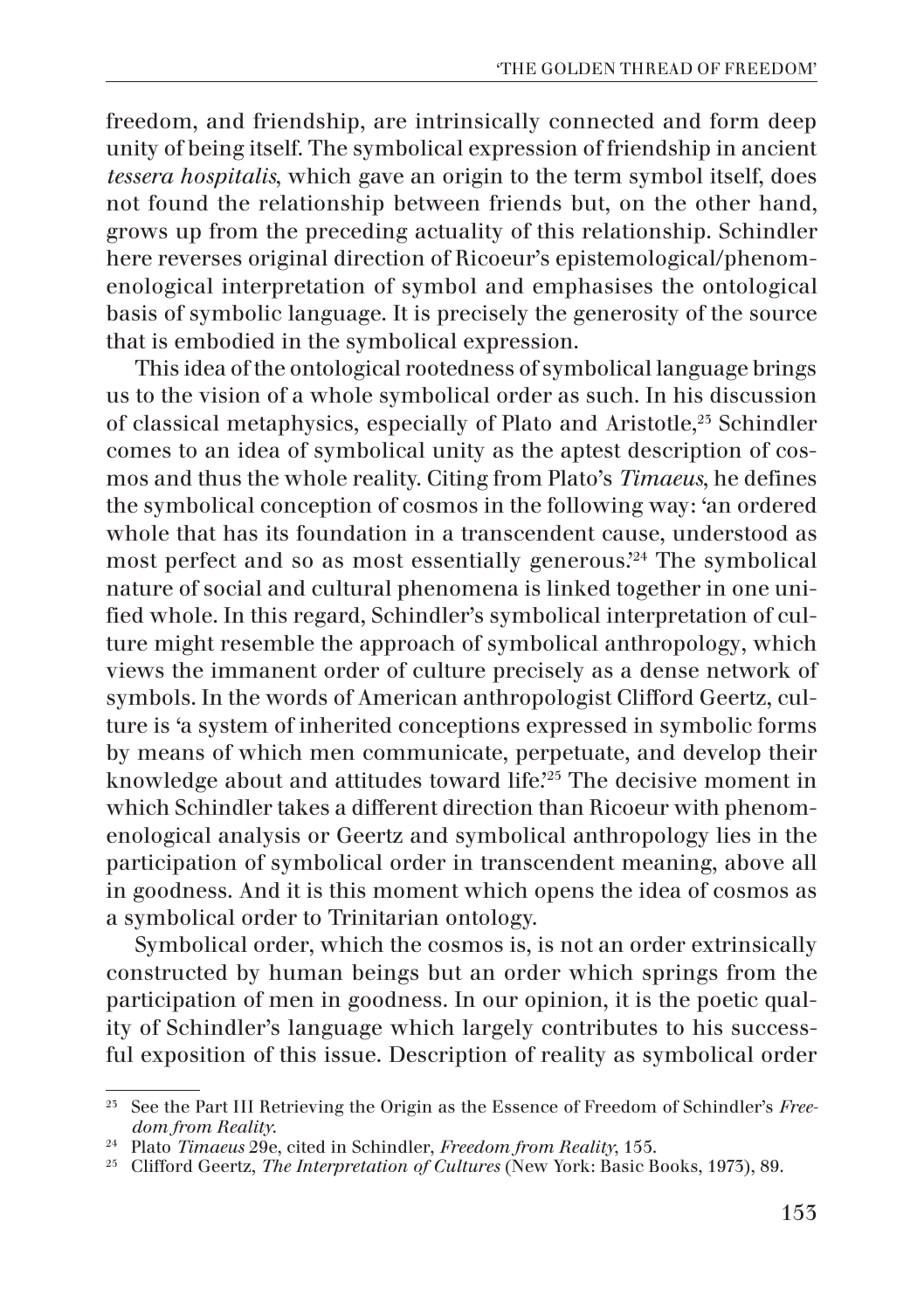requires symbolical deepness of the language. And Schindler masters it. In this perspective, we might say that the symbolical order is not an extrinsic 'joining with the transcendent good', but rather 'a joining together of realities *in* the good; the transcendent becomes present in the differentiation of the unity and a unification of the diverse'.26 The concept of participation emerges here as an essential dimension of the symbolic order.<sup>27</sup>

Schindler develops this idea of participation in his analysis of Plato's idea of freedom.28 In this context, the image of the 'Golden Chain' of love appears, which binds together all degrees of reality, 'from the most purely intelligible to the most purely sensible' in a chain of ontological dependence.29 As Schindler explains later in the book, this golden chain or thread, through which every man participates in the ontological deepness of reality, is the *intrinsic* and *active* foundation of human freedom and the precondition for fruitfulness originally associated with it.<sup>50</sup>

Although Schindler does not address in detail the role of Christianity in shaping of the symbolical order, from several remarks dispersed through *Freedom from Reality*, it is obvious that it is in Christian revelation, where the idea of symbolical order reaches its fullest expression.<sup>51</sup> In the light of revelation, we can see a transcendent first principle, 'the radical generosity that is the source of *all* things,' entering into history. The foundation of a meaningful cosmos itself thus became a part of human history. Symbolical order, therefore, cannot be observed only as ahistorical, immutable cosmological order but must always include recognition of historicity in a concrete tradition.32

<sup>26</sup> Schindler, *Freedom from Reality*, 197.

<sup>&</sup>lt;sup>27</sup> Cf. David C. Schindler, 'What's the Difference? On the Metaphysics of Participation in a Christian Context,' *Nova et Vetera* 5, no. 3 (2007) (a version of this essay has been published on-line in *The Saint Anselm Journal*: https://www.anselm.edu/sites

<sup>&</sup>lt;sup>28</sup> For a discussion on participation by Plato, see: Schindler, 'What's the Difference?,' 4–8 (online version) 29 Schindler, *Freedom from Reality*, 298.

<sup>30</sup> Schindler, *Freedom from Reality*, 309.

<sup>&</sup>lt;sup>31</sup> The role of Christian revelation in bringing about the fullness of the symbolical order and freedom should be addressed in the second part of the intended trilogy of which 'Freedom from Reality' is the first part.

<sup>32</sup> Schindler, *Freedom from Reality*, 270–271.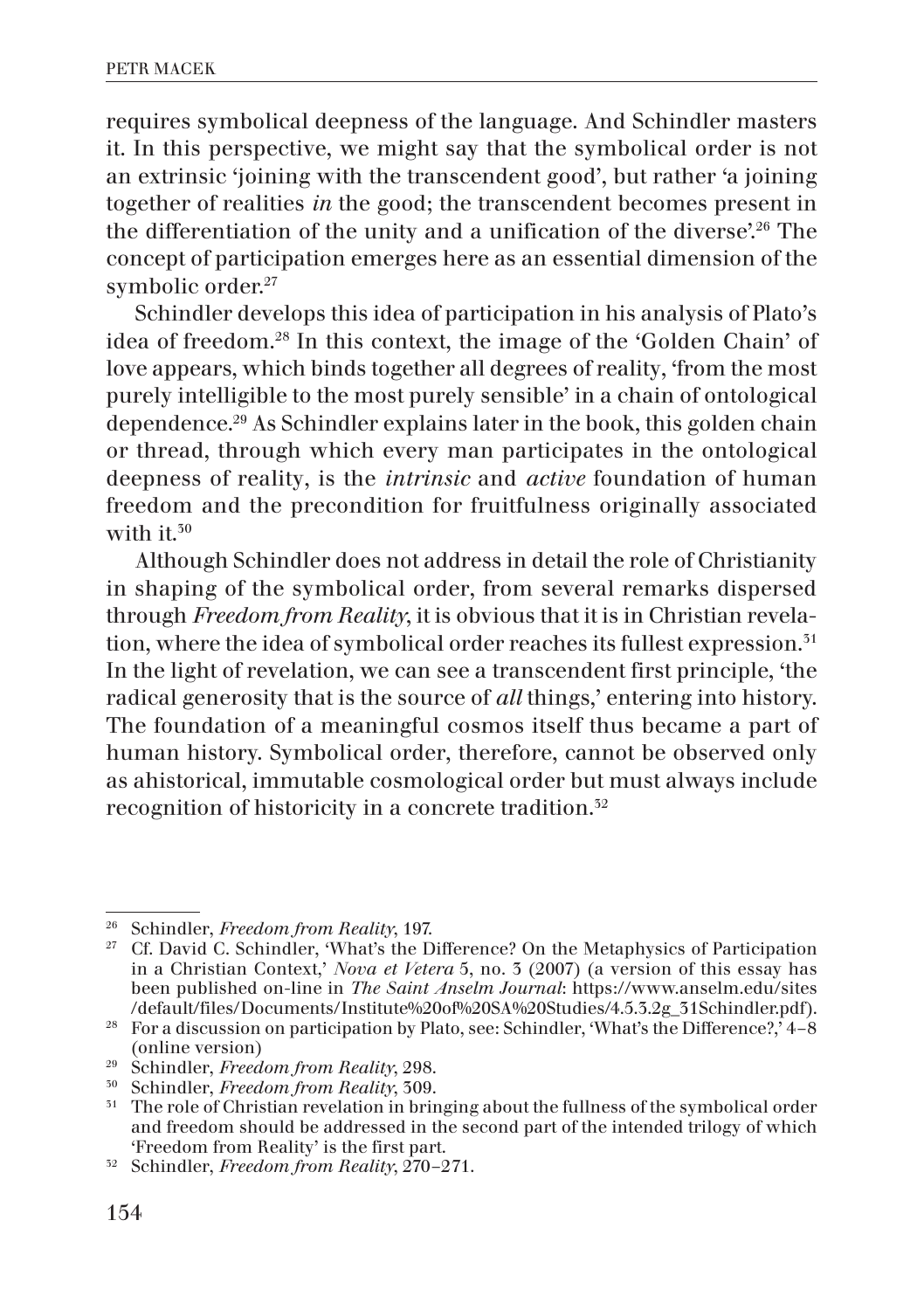Our considerations about possible connections between the Trinitarian ontology and social order will consequently take the idea of symbolical order of reality as its starting point. It is in the symbolical order where we can see human persons participating in goodness, 'sharing in a larger, ordered whole, a sharing that naturally tends to objectify itself in public realities, and thus to join people together, to join man and nature, God and the world.<sup>355</sup>

### 4. Human Person in Relations

The second point for our considerations concerning the relationship between Trinitarian ontology and social reality might be found in Schindler's reflections on human relationality. The mystery of human life in relation represents one of the pivotal themes in the philosophy and theology through the 20th century and into the beginning of the new millennium. Begun by the now-classical treatment of the theme in Martin Buber's *I and Thou*, the question of relation and relativity makes a recurrent topic of modern thought. As it is clear from other papers presented in this issue, this question is also a crucial one for the anthropological consequences of Trinitarian ontology.34

Now, let us briefly describe how this point is addressed in the work of D. C. Schindler.35 In his interpretation of the classical notion of freedom, relation to the other forms an intrinsic part of liberty. It is also the recognition of otherness that is an essential requirement for the ontological affirmation of the priority of good, which enables human freedom.36 But quite interestingly, Schindler posits his arguments about the relationality of human persons in the framework of another, seemingly different, question of equality. How are the principles of freedom, good, and otherness related to equality, and what this might tell us about human relationality?

<sup>33</sup> Schindler, *Freedom from Reality*, 156.

<sup>&</sup>lt;sup>34</sup> In the expression of Joseph Ratzinger: 'The human person is the event of being of relativity.' Cf. Joseph Ratzinger, 'Retrieving the Tradition, Concerning the notion of person in theology,' *Communio International Catholic Review* 17 (Fall, 1990): 439–454.

<sup>35</sup> Apart from our discussion on *Freedom from Reality* see also: David C. Schindler, 'Enriching the Good: Toward the Development of a Relational Anthropology,' *Communio International Catholic Review* 37 (Winter 2010): 643–659. For Schindler's philosophical anthropology see further: David C. Schindler, *Love and the Postmodern Predicament: Rediscovering the Real in Beauty, Goodness, and Truth* (Eugene: Cascade Books, 2018).

<sup>36</sup> Schindler, *Freedom from Reality*, 3–4.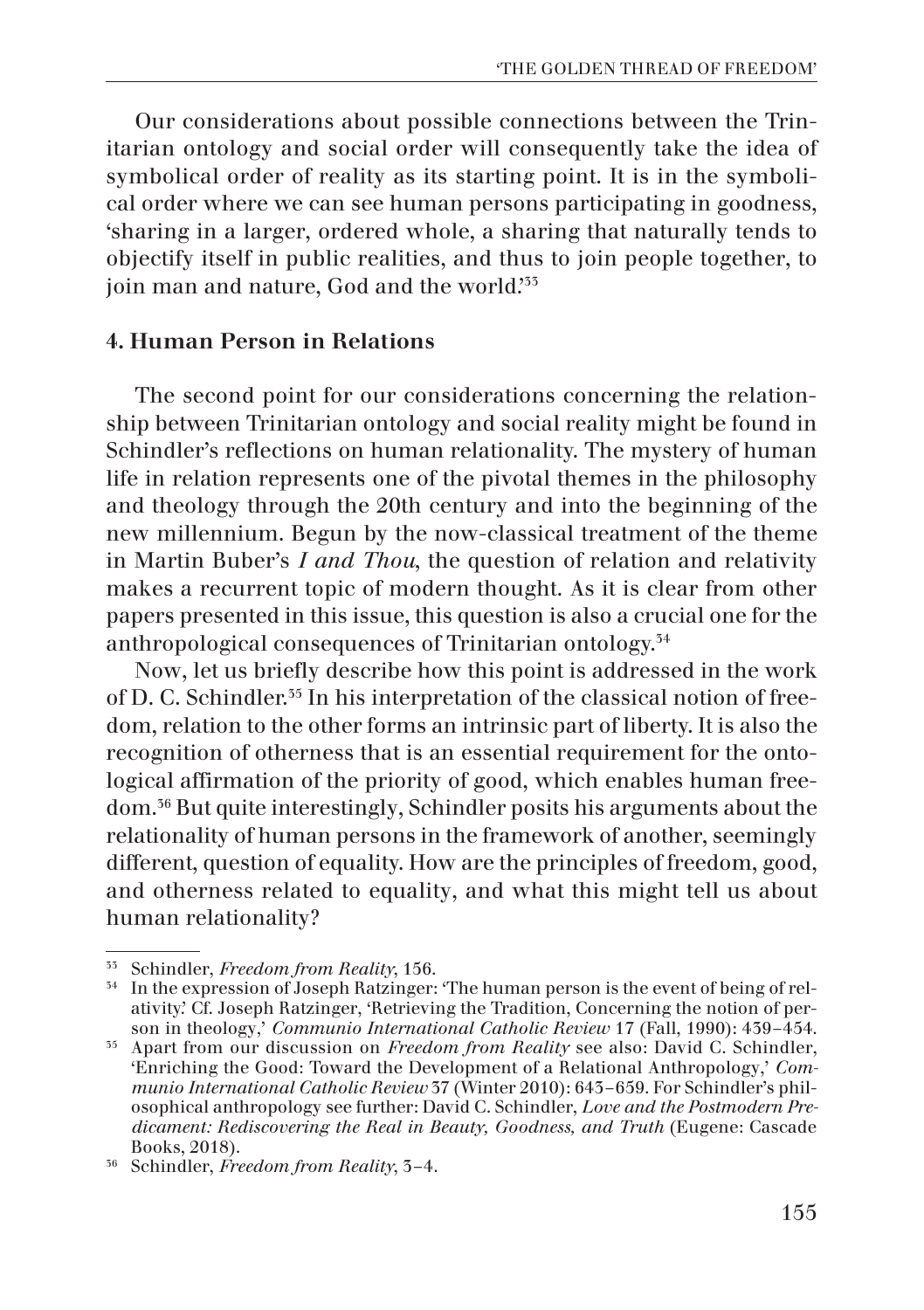The discussion of equality is a part of chapter 2 of *Freedom from Reality*, which is focused on the interpretation of the political thought contained in John Locke's *Second Treatise on Government*. Here, Schindler examines the political consequences of the metaphysical priority of potency over actuality in Locke's reasoning. Equality is, in Locke's interpretation, one of the basic descriptions of the state of nature. The equality of nature fundamentally means an abstraction from all differentiations brought about by the actuality of the relations of things in the real world ordered in the hierarchy of sub-ordinations and super-ordinations. The substitution of the world of actual ordered relations by the supposed abstract equal state of nature consequently implies 'a radically nonrelational understanding of human beings'.<sup>37</sup>

For Schindler, the relational conception of human nature stands in stark opposition to Locke's own mechanical vision of the universe. In Locke's cosmos, humans are merely 'unrelated and undifferentiated units lying next to each other all at the same level'.<sup>38</sup> To protect the reality of human lives and their actual value, it is necessary to protect the above mentioned symbolical order of unity in multiplicity and multiplicity in unity. The relationality of human beings thus presupposes an idea of hierarchy, which is the hierarchy of goods that encompasses the differentiation of actual relation and connects them into an analogical unity.

Hence, we can observe the emergence of two contrasting visions of humanity. On the one hand, Lockean quantitative and mechanical idea of human nature tends to the spatial understanding of equality. Equality primarily means my *potency* to develop the space of my own freedom, which is not endangered by the intrusion of others. In this sense, human relationships are seen as an encroachment upon or threat to my freedom. They have the form of hostility, which limits my potency. Therefore, political and social order tends to 'fence off' individual human beings from one another. In other words, individual human persons come to live in a constant competition with one another, which is not far from the state of a constant civil war.39

On the other hand, we find the society of men linked together by the 'golden chain of freedom', which binds them in one *polis* and, at the

<sup>&</sup>lt;sup>57</sup> Schindler, *Freedom from Reality*, 85.

<sup>38</sup> Schindler, *Freedom from Reality*, 85.

<sup>39</sup> Schindler, *Freedom from Reality*, 86–87.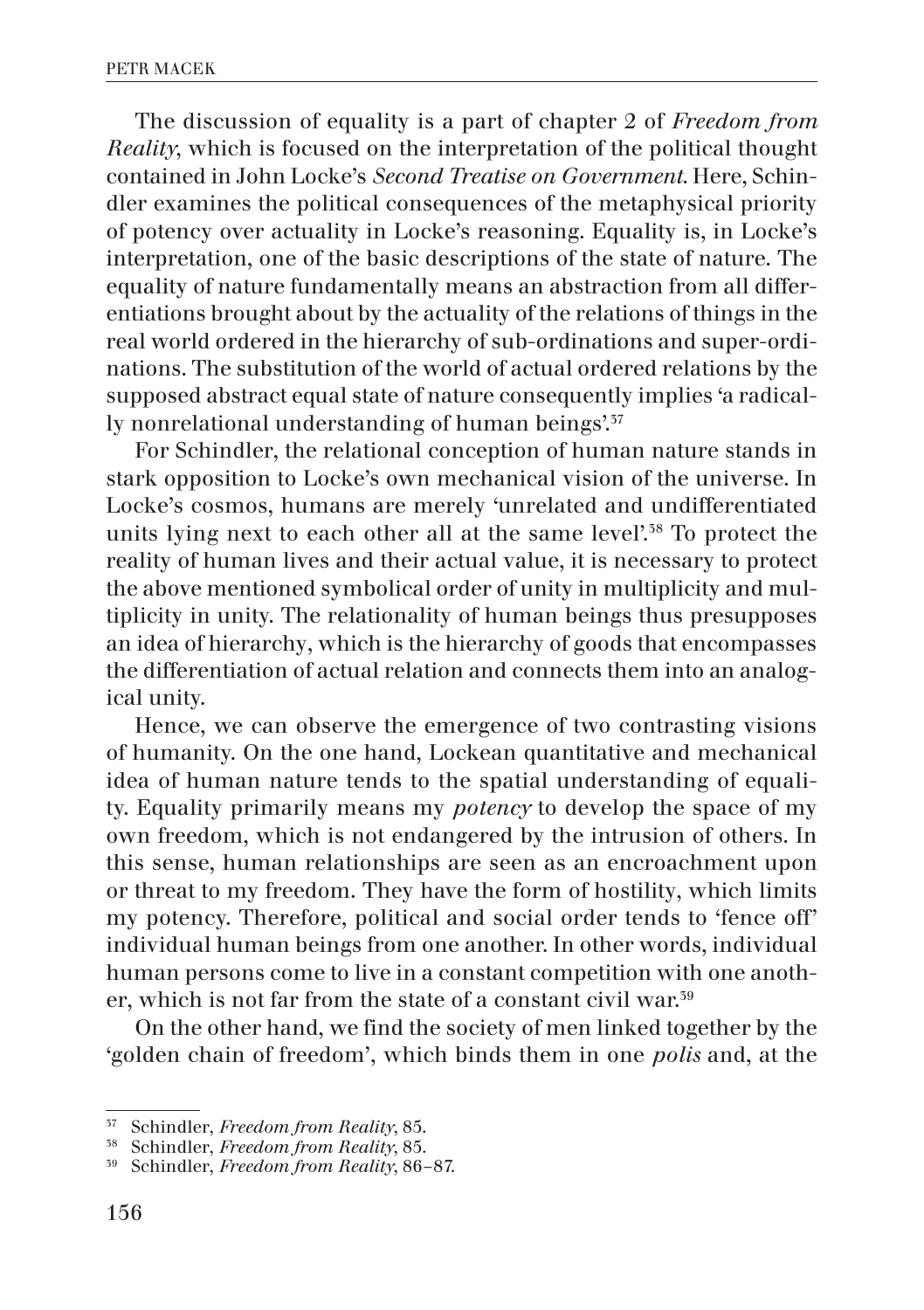same time, embeds them in the symbolical order of the good. Schindler emphasises the essentially communal characteristic of human liberty, most particularly in his exposition of Plato's and Aristotle's conception of freedom. In the conclusion of his interpretation of Plato on this point, this fact is emphasised in the following words: '[…] the deepest meaning of freedom in Plato is fruitful attachment to all others in the good, a being bound by the liberating golden thread of reason and common law.'40 This vision of social and political life primarily in relation to what is absolute is significant for our efforts to find a path from a Trinitarian ontology to social reality. The praise of God lies at the heart of our shared political life, in Plato's words 'the only serious thing is praise of God.'41

Accordingly, the idea of the indispensable orientation of humans towards a shared life in political society is conveyed in Aristotle's political philosophy. Mutual relations in a polis are, moreover, conditioned by the actuality of the common good, which precedes all interactions of citizens and enables their freedom and relationality. In this sense, a polis, basically a community joint in life, precedes its individual members, not as a compromise of their individual freedom, as it might be considered in a modern conception of freedom, but as 'its precondition, or indeed its very essence.<sup>'42</sup>

The specific character of human relationality has been demonstrated above. We have shown that relations form a substantial part of human nature, one of the defining principles of the human being. In this view, metaphysical relationality contrasts with the modern anthropological vision, rooted in Locke's conception of freedom, of men formally independent and equal and, therefore, isolated and in competition with each other. If we dare to deepen our reflections on this theme, we might even conclude that human relationality symbolically expresses the relationality of being as such.43 And it is in the contemplation of the metaphysical meaning of relationality where one of the main concerns of Trinitarian ontology lies.44 In the words of W. Norris-Clarke, the self-communicative relationality of beings rises from the fact that

<sup>40</sup> Schindler, *Freedom from Reality*, 322.

<sup>41</sup> Plato, *Laws* 803c, cited in Schindler, *Freedom from Reality*, 317. 42 Schindler, *Freedom from Reality*, 357.

<sup>43</sup> 'To *be* is to be *substance-in-relation*.' Norris Clarke, *Osoba a bytí*, 20–26.

<sup>44</sup> Hemmerle, *Theses*, 36–38.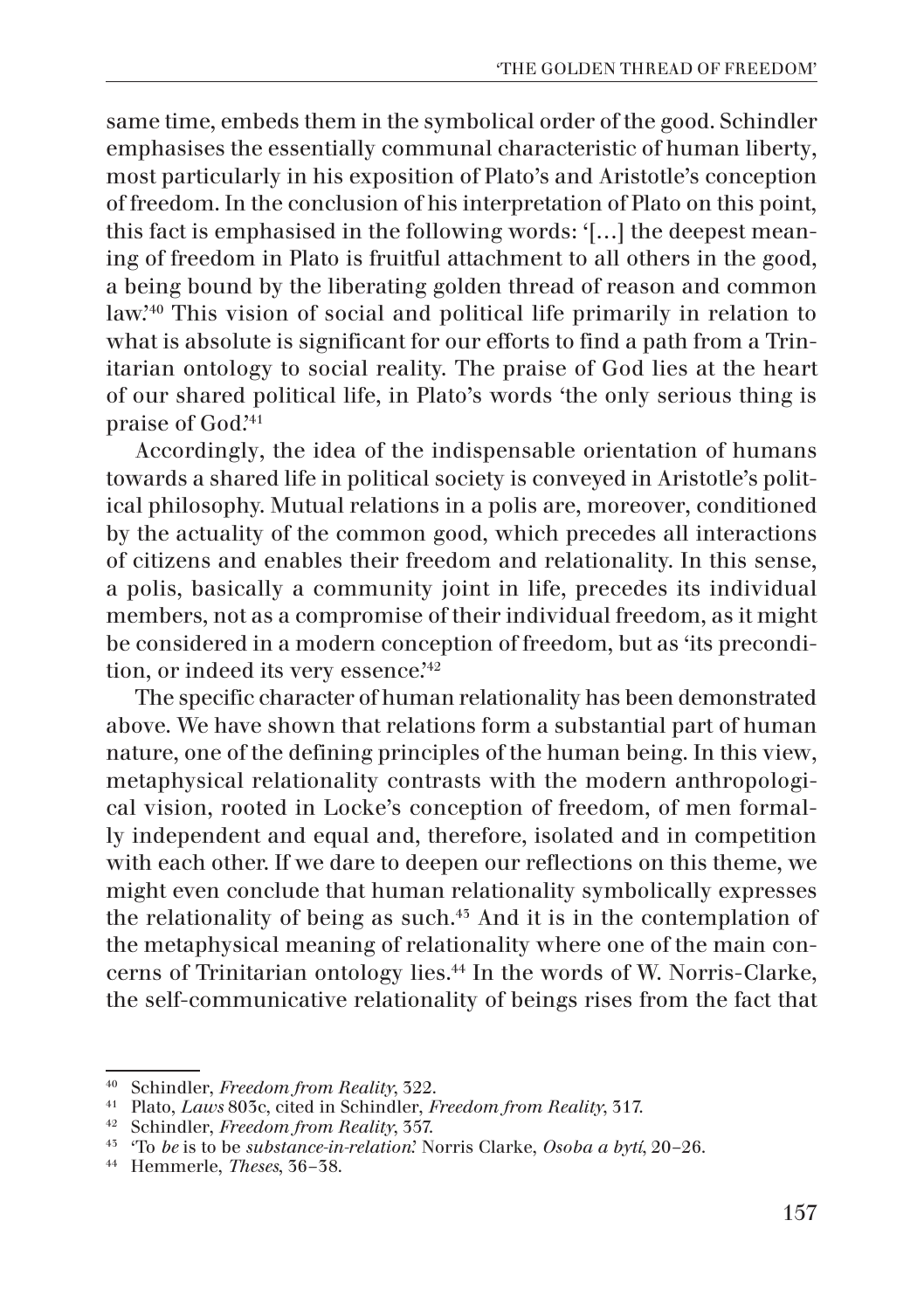'they are all diverse modes of participation in the infinite goodness of the one Source, whose very being is identically self-communicative Love<sup>',45</sup> Theologically, this idea finds its most proper expression in the mystery of the Trinity. Nevertheless, revelation and philosophy do not contradict here each other but together point to the innermost depths of being.46

At the end of our reflection of human relationality, we can therefore see the source of the Good, Love, and self-communication that lies in the heart of human life in relations and which is undeniably Trinitarian.47 Thanks to David C. Schindler, we can also realise the social and political dimension of this mystery and the close connection between human relationality and the metaphysical source of social life.

#### 5. Freedom

Freedom is, by its very nature, one of the fundamental characteristics of human nature. As was observed by Piero Coda, freedom is the unique expression of human dignity, and in an analogical sense of *maior dissimilitudo in similitudine*, liberty points to the Triune God as its archetype and principle. In a certain sense, 'the Trinity is Freedom'.<sup>48</sup> Freedom should therefore play a prominent role in our considerations on Trinitarian ontology. As Coda reminds us, freedom is an essential manifestation of being and, in the light of Trinitarian revelation, is identified with *agape*, with love. This ultimate unity between freedom and love is perceived most importantly in the act of giving: 'being the being of love, it is the very act by which each one of the divine Persons […] is himself in the giving to the others who in turn return him to himself.'49 The essence of freedom is, therefore, to be found in the realm of love and relations. These reflections open up a direct path to Schindler's deliberation about freedom.

<sup>45</sup> William Norris Clarke, 'Person, Being and St. Thomas,' *Communio International Catholic Review* 19 (Winter 1992): 606.

<sup>46</sup> Norris Clarke, *Osoba a bytí*, 19.

<sup>47</sup> František Burda, *Za hranice kultur* (Brno: CDK, 2016): 153–157; see also Jan Hojda, 'Diakonia jako účast člověka na věčném sdílení trojiční lásky: Teologicko antropologická východiska diakonie na pozadí encykliky Deus caritas est,' *Studia Theologica* 18, no. 3 (2016): 142–143.

<sup>48</sup> Coda, *From the Trinity*, 501–502.

<sup>49</sup> Coda, *From the* Trinity, 503.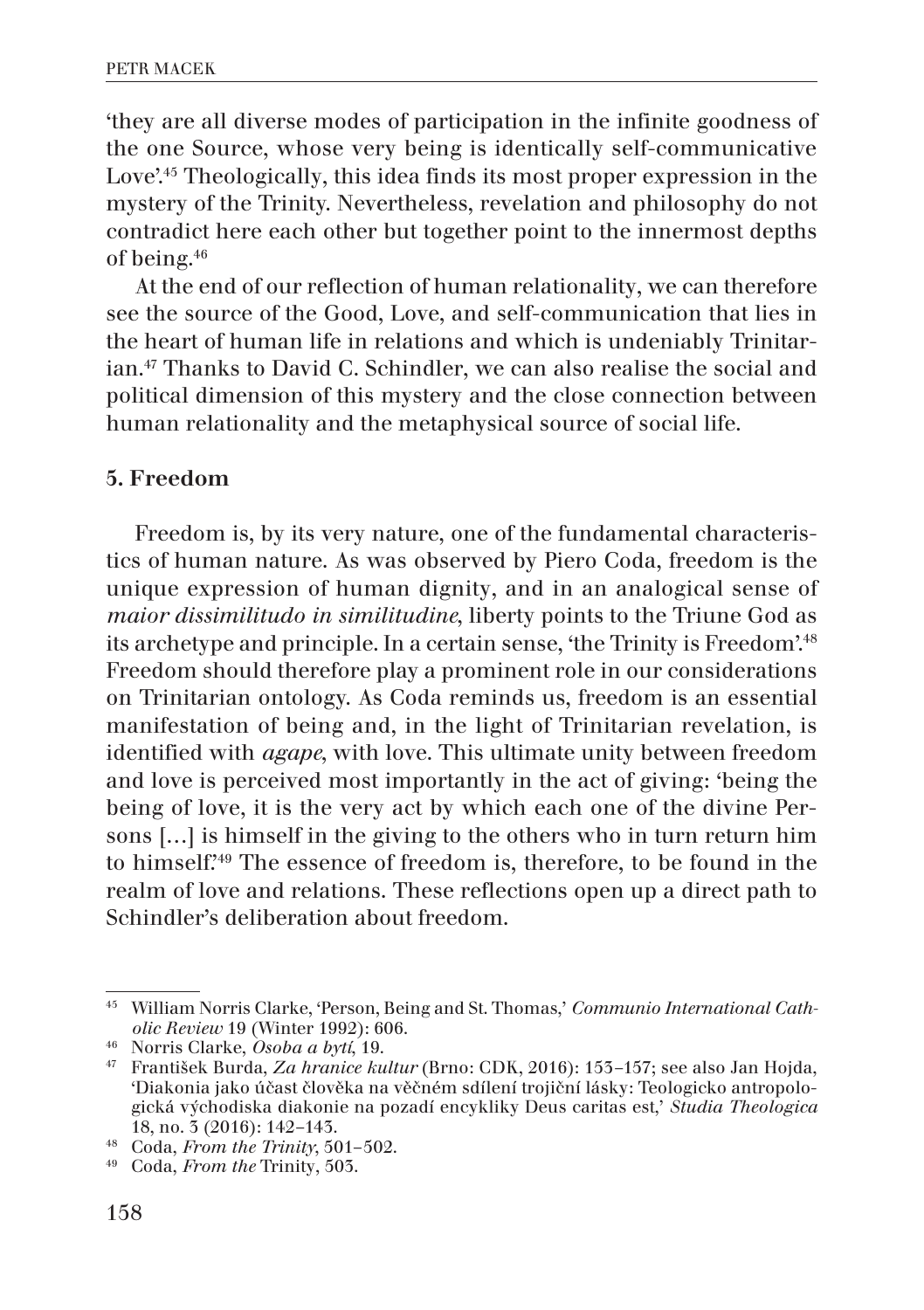If a true notion of freedom is necessary for a proper understanding of being, it is also indispensable for a proper understanding of society. An authentic grasp of freedom is what distinguishes the symbolical and diabolical order of social and political life; it is what orients the polis towards the good or towards its bitter division. We will therefore conclude our considerations with the sketch of Schindler's conception of freedom.

Freedom is abundance.<sup>50</sup> Schindler strives to reconstruct an appropriate notion of freedom from the very roots of European culture and to put it in contrast with the modern idea of liberty. As we have noted several times, it is not our aim in this paper to present Schindler's critique of modern freedom as such, but it might be useful to briefly summarise its main traits to highlight the differences between both ancient and modern conception of freedom. Schindler describes the basic shape of modern liberty through comparison and synthesis of the concept of freedom in the writings of Locke, Spinoza, and Kant. He summarises common tendencies in their understandings of freedom in several points: For modern philosophers, freedom is a kind of active power that is incompatible with human heteronomy. It reduces political order to the preservation of the individual's natural rights through the regulation of external behaviour. It is also characterised by a rejection of any a priori specific religious claim and by the tendency to collapse into the objectivity of some form of determinism, whether it be natural, logical, psychological, metaphysical, or political.<sup>51</sup> He concludes that modern liberty is 'a view of freedom as spontaneous and unconditioned causality, or as active power that produces affects as a result of self-originating energy *rather than* receiving determination from outside of itself.'52

The ancient tradition of liberty is strikingly different. Schindler searches for the foundations of this tradition not only in the work of the great Greek philosophers, but he reaches as far as to the beginning of Indo-European languages and culture.53 Both Greek *eleutheria*

<sup>50</sup> Schindler, *Freedom from Reality*, 290, 315–316.

<sup>51</sup> Schindler, *Freedom from Reality*, 133.

<sup>52</sup> Schindler, *Freedom from Reality*, 147.

<sup>53</sup> Greek word ἐλευθερία derives from the Indo-European root \**leudh-*, from which comes the old Slavic and Germanic word for 'people' (*Leute*, etc.). Schindler, *Freedom from Reality*, 287.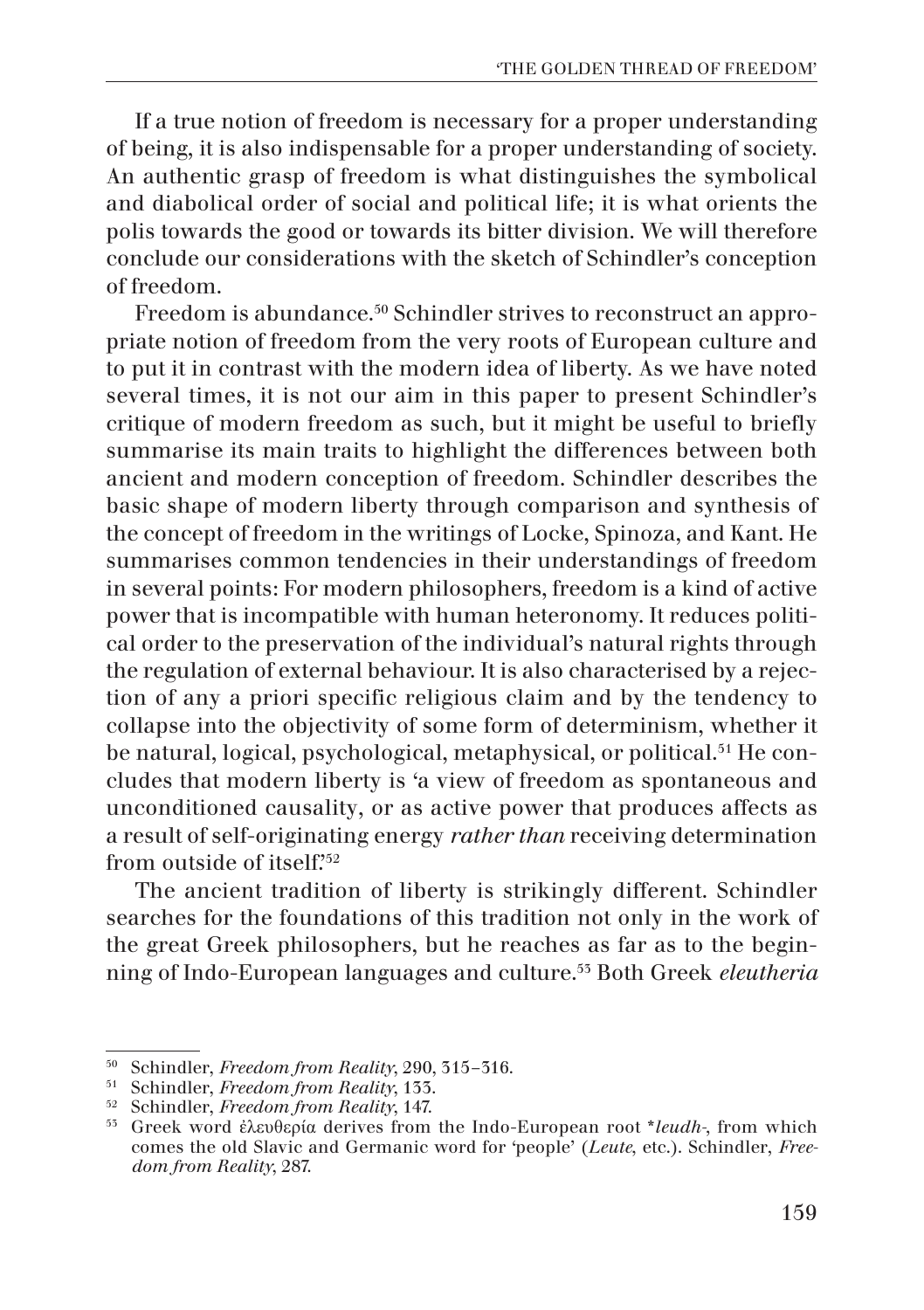(ἐλευθερία) and Latin *liber* have etymological connotations that deeply differ from a modern idea of autonomy and independence. They emphasise the flourishing of both the individual and the community enabled by the common source of maturation. Freedom is akin to the unimpeded growth of a seed which reaches its fullness and thus points to 'fruitful inner abundance', 'perfection', or 'completion'.54 The connection between freedom and the idea of the good is here obvious.

We can find an echo of these linguistic reflections in Plato and Aristotle. Plato found freedom in belonging with others to the good. Again, we can see here opposition to any individualised notion of freedom. What is most my own, what defines me, and what enables me to fully develop myself is not a mere potentiality, a clearly demarcated free space, but the universal good, which is in turn 'ownmost' for everyone.55 Such a conception of liberty is not and should not be perceived as an obstacle to human self-determination. As Schindler reminds us, Plato confirms that the soul moves itself. But it is the good and the beautiful that is a cause of its self-motion. Therefore, freedom is not an external category attached to human existence, but the intrinsic and active participation in the good, which is both the source and the goal of the life of the soul. I can be free because the good is productive and effective in me. What is given does not limit me but constantly opens new horizons of experience: '[…] one who is in love with beauty for its own sake […] constantly surprises; his actions spring from within, with all of the "newness" we associate with birth.<sup>56</sup>

Schindler considers both Plato and Aristotle as parts of one tradition, which genuinely grows from the roots of European culture and which recognise the original sense of fruitfulness and abundance in their concept of freedom. Even philosophically, Aristotle should be perceived as a member of Platonic tradition.<sup>57</sup> In this regard, they develop the concept of freedom in a similar direction. According to Schindler, Plato 'emphasizes the absoluteness of the good', while Aristotle 'underscores its *appearance* to each of us as the principle of our action'. Whereas Plato focuses on 'the ruling power of the good', Aristotle 'highlights the

<sup>54</sup> Schindler, *Freedom from Reality*, 290–291.

<sup>55</sup> Schindler, *Freedom from Reality*, 297.

<sup>&</sup>lt;sup>56</sup> Schindler, *Freedom from Reality*, 313.<br><sup>57</sup> For the comparison of Platonism and

<sup>57</sup> For the comparison of Platonism and Aristotelianism see Endre von Ivánka, *Plato christianus* (Praha: OIKOYMENH, 2003), 62–63.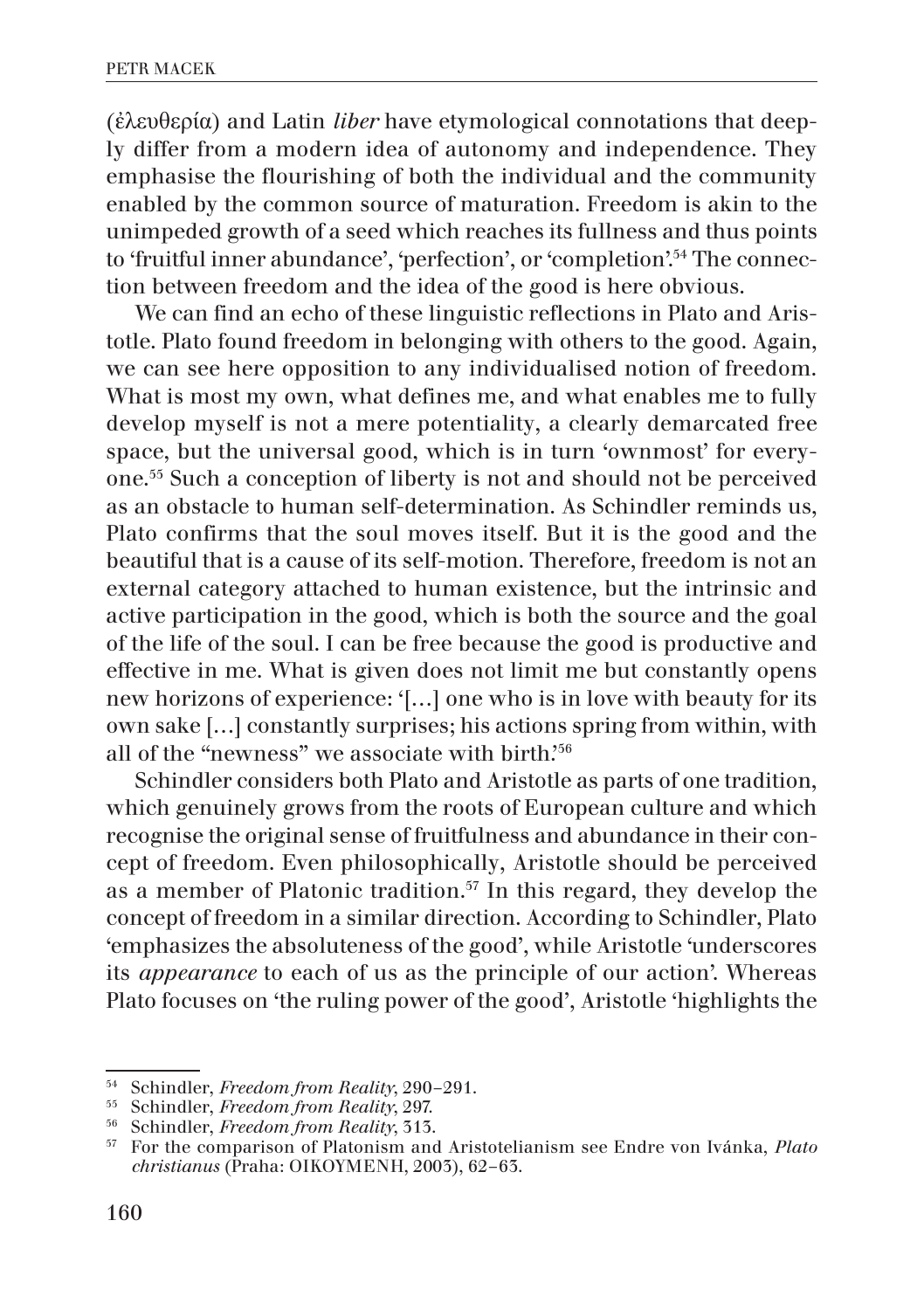way we mover ourselves'.<sup>58</sup> Nevertheless, all these distinctions form one complex classical tradition of freedom. Aristotle's concept of freedom finds its expression in the virtue of liberality. What is essential for our exploration of the importance of liberty in social order in the light of Trinitarian ontology is an emphasis on freedom as a simultaneity of receiving and giving with respect for the primacy of the actuality of the good. In Schindler's interpretation, Aristotle's liberality does not mean acquisition or cumulation of one's own property, as it appeared to be in the case of Locke's concept of freedom, but it is rather a communication or a passing on of what one discovered and gained in his life. Liberality culminates in the activity of contemplation, which itself is the freest action that receives the reality of this world in wonder and does not instrumentalise it for man's own purposes but rather affirms the intrinsic goodness of being. This is yet another expression or echo of the original sense of freedom as 'the superabundant goodness that generates something truly other.'59

# Conclusion

The difference between the modern and the classical concept of liberty is once again clear. But what should be our primary reaction to learning about the deep flaws of the modern notion of freedom? Does it represent a new call for yet another nostalgic and reactionary conservative revolution? The main aim of Schindler's discussion of freedom is to renew our sense of a given reality that transcends our action. In other words, the recognition of the primacy of actuality over potency is a chief factor in the renewal of the classical tradition of the metaphysical notion of freedom, which cannot be simply confused with any notion of nostalgia or plain conservativism. Rather it aims to the rediscovery of the real source of our freedom, which animates and liberates all human actions. We should again realise that the problem of liberty is not in the first place a problem of external structures, which we should emancipate ourselves from, but rather a mystery of the inner source of the abundance of goodness. Therefore, the recovery of freedom cannot be grounded in a revolutionary transformation

<sup>58</sup> Schindler, *Freedom from Reality*, 324.

<sup>59</sup> Schindler, *Freedom from Reality*, 350–352.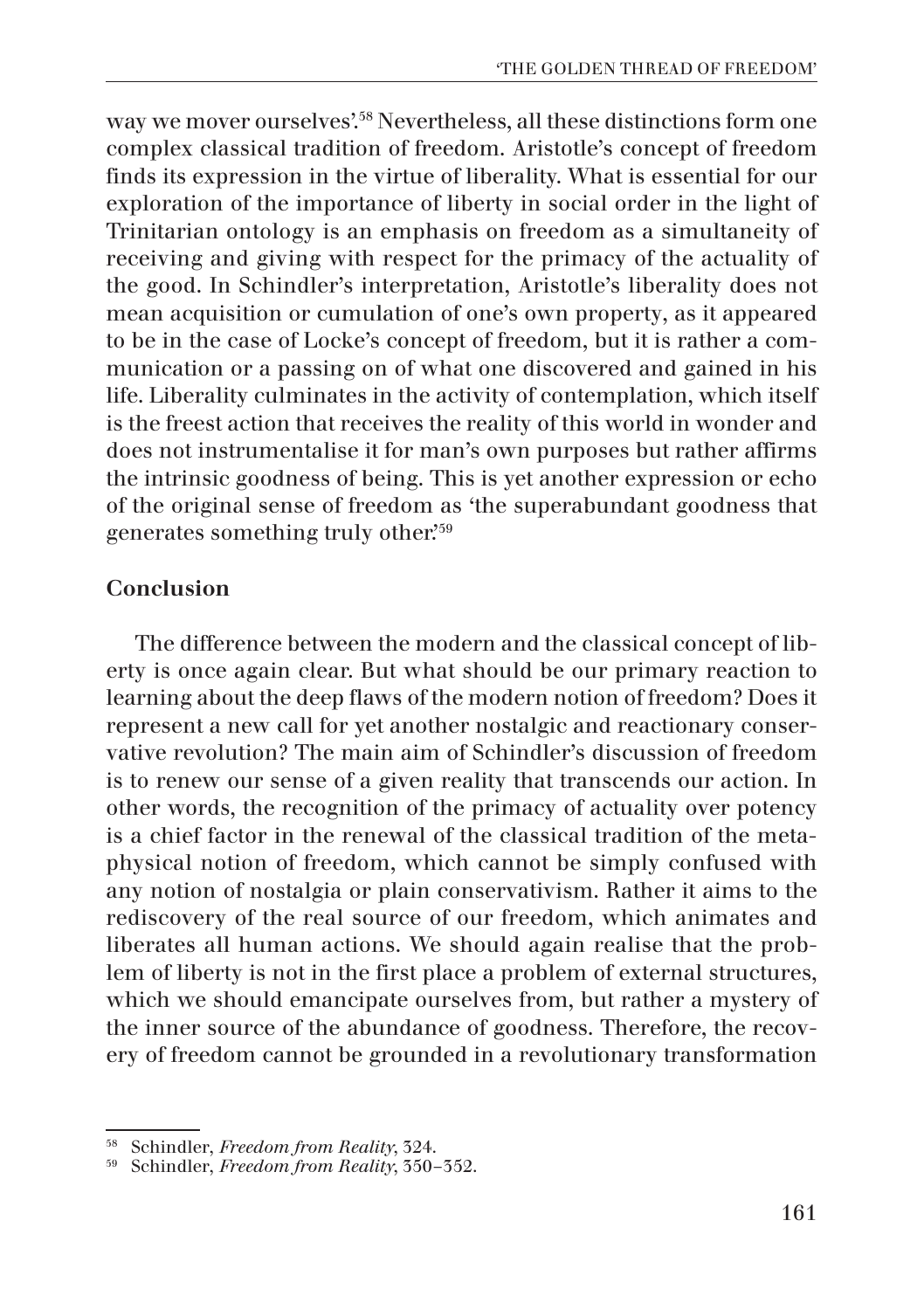of cultural and social institutions but primarily in the painful search for the metaphysical roots of the symbolical order of reality. It is our quest for beauty, goodness, and truth in grateful affirmation of what is given, which might bring about the true meaning of freedom. In the words of David C. Schindler, 'the essential response to the diabolical is not execution but exorcism, which […] means a reorienting of the given reality to what is good and true.<sup> $60$ </sup>

In this regard, it would be aimless to make a plain juxtaposition of old and modern philosophy or old and modern culture and then try to interpret them through either conservative or liberal perspective as progress or decline of our civilisation. As Schindler puts it, 'to affirm the goodness of modernity, in an ontological sense, requires a recovery of its roots in tradition'.61 The reality of modernity should be placed in the context of the tradition that gave birth to it and which, despite explicit detachment of modern philosophy, still inspirits the goodness present in it. To put it another way, 'saving modernity requires us to interpret modernity against itself'.62 It is also important to note that it is not only Greek tradition of Plato and Aristotle that represents the ancient tradition of liberty. On the contrary, there is 'an insufficient sense of genuine novelty of human action' in Greek philosophy, and ultimately 'Plato and Aristotle failed to understand and appreciate that man as such is free'.63 It is only with the advent of Christianity, and specifically in the resolution of the Trinitarian and Christological controversies of the ancient Church, that a full understanding of freedom could be developed. The proper position of freedom in the social and political order thus cannot be founded only in the revival of the tradition of Greek political philosophy but ultimately consists in the Trinitarian ontology.

<sup>60</sup> Schindler, *Freedom from Reality*, 282; as Schindler mentions in another part of the book: '[…] the response to possession is not *execution* but *exorcism*, which is not a rejection but a reorientation, from the innermost depths, to the good.' Schindler, *Freedom from Reality*, 195.

<sup>61</sup> Schindler, *Freedom from Reality*, 283.

<sup>62</sup> Schindler, *Freedom from Reality*, 283; Schindler cites here Robert Spaeman, 'A Philosophical Autobiography,' in *A Robert Spaemann Reader: Philosophical Essay on Nature, God, and the Human Person*, edited by D. C. Schindler and Jeanne Schindler (Oxford: Oxford University Press, 2015), 13.

<sup>&</sup>lt;sup>65</sup> According to Schindler 'this inadequacy is due to an inadequate conception of the primacy of actuality, a conception that tends to reduce potency to act in such a way that potency, so to speak, "adds nothing" simpliciter.' *Freedom from Reality*, 286.